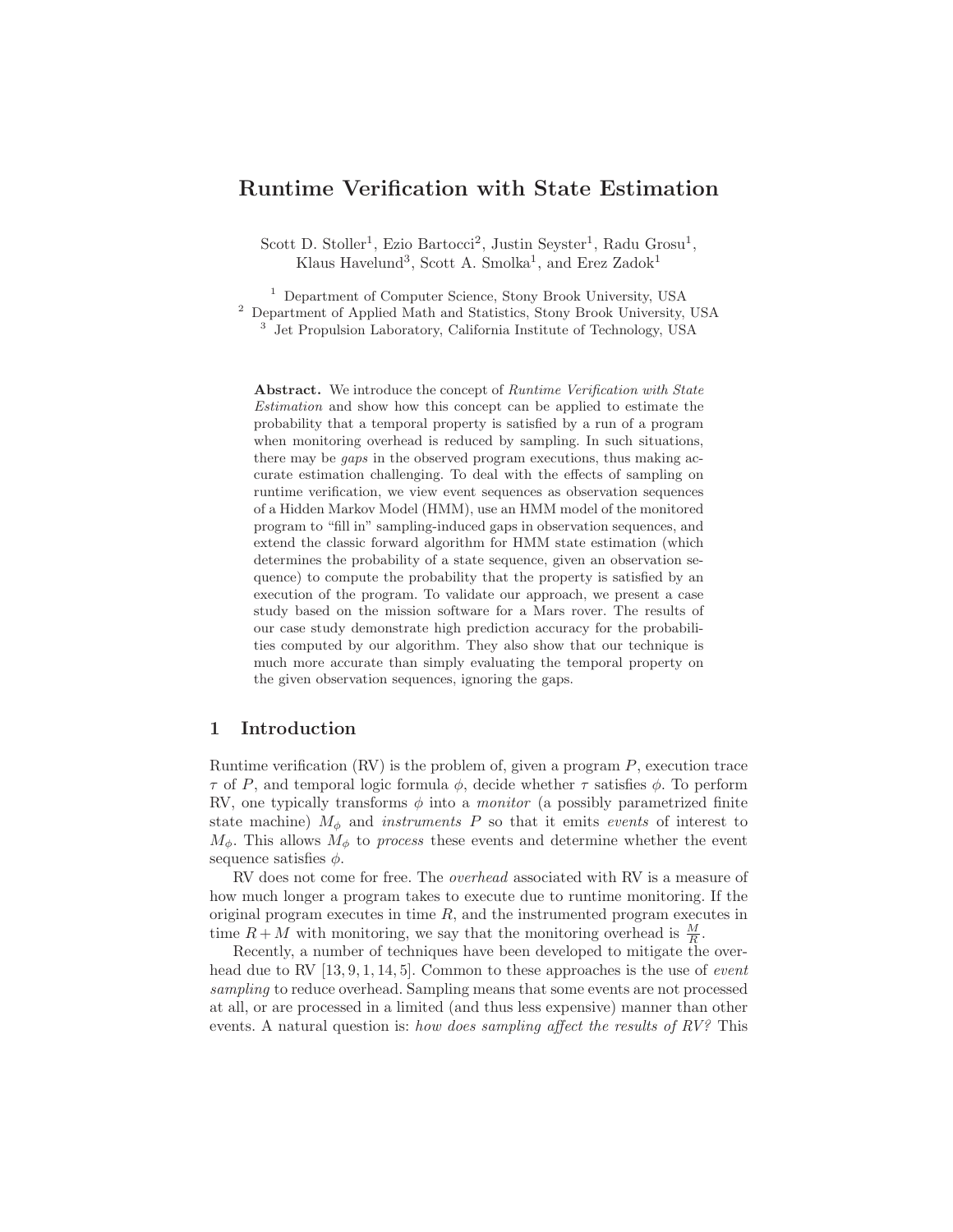issue has been largely ignored in prior work: the monitor simply reports the result of processing the observed events, without indicating how sampling might have affected the results.

For example, let  $\phi$  be the formula  $\square(a \Rightarrow \Diamond c)$  (invariably, a is eventually followed by c) and let  $\tau$  be the trace  $a b c a b c a b c$ . Clearly  $\tau$  satisfies  $\phi$ . Suppose now that  $\tau$  is an *incomplete* trace of an execution with implicit gaps due to sampling. Although we cannot decisively say whether the execution satisfies  $\phi$ (for example, there could be an unobserved  $a$  event after the last  $c$  event), we would like to compute a confidence measure that the execution satisfies  $\phi$ .

In this paper, we introduce the concept of *runtime verification with state* estimation (RVSE), and show how this concept can be applied to estimate the probability that a temporal property is satisfied by a run of a program when monitoring overhead is reduced by sampling. In such situations, there may be gaps in observed program executions, making accurate estimation challenging.

The main idea behind our approach is to use a statistical model of the monitored system to "fill in" sampling-induced gaps in event sequences, and then calculate the probability that the property is satisfied. In particular, we appeal to the theory of Hidden Markov Models [17]. An HMM is a Markov model in which the system being modeled is assumed to be a Markov process with unobserved (hidden) states. In a regular Markov model, states are directly visible to the observer, and therefore state transition probabilities are the only required parameters. In an HMM, states cannot be observed; rather, each state has a probability distribution for the possible observations (formally called observation symbols). The classic state estimation problem for HMMs is to compute the most likely sequence of states that generated a given observation sequence.

The main contributions of this paper are:

- **–** We use HMMs to formalize the RVSE problem as follows. Given an HMM system model H, temporal property  $\phi$ , and observation sequence O (an execution trace that may have gaps due to sampling), compute  $Pr(\phi \mid O, H)$ , i.e., the probability that the system's behavior satisfies  $\phi$ , given O and H. Note that we use Hidden Markov Models, meaning that the states of the system are hidden from the observer. This is because we intend to use machine learning to learn the HMM from traces that contain only observable actions of the system, not detailed internal states of the system.
- **–** The forward algorithm [17] is a classic recursive algorithm for computing the probability that, given an observation sequence  $O$ , an HMM ended in a particular state. This problem is the so-called filtering version of the state estimation problem for HMMs. We present an extension of the forward algorithm for the RVSE problem that computes a similar probability, but in this case for the paired execution of an HMM system model and a monitor automaton for the temporal property  $\phi$ . We first present a version of the algorithm that does not consider gaps; in this case, the states of the monitor are completely determined by  $O$ , because the monitor is deterministic.
- **–** We then present an algorithm that handles gaps. We use a special symbol to mark gaps, i.e., points in the observation sequence where unobserved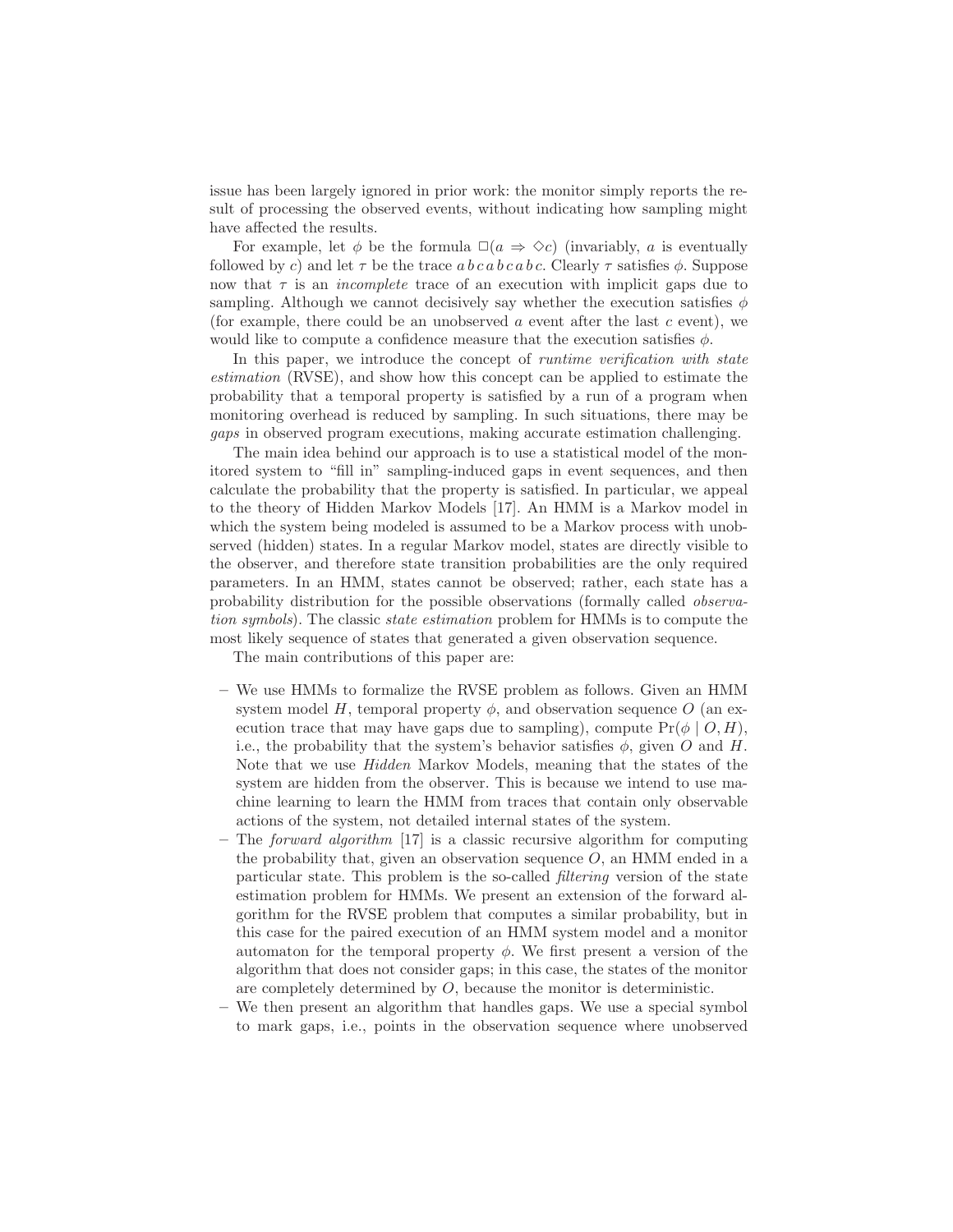events might have occurred. Gap symbols may be inserted in the trace by the instrumentation when it temporarily disables monitoring; or, if gaps may occur everywhere, a gap symbol can be inserted at every point in the trace. When the algorithm processes a gap, no observation is available, so the state of the monitor automaton is updated probabilistically based on the current state estimation for the HMM and the observation probability distribution for the HMM. Since the length of a gap (i.e., the number of consecutive unobserved events) might be unknown, we allow the gap length to be characterized by a probability distribution.

We evaluate our RVSE methodology using a case study based on human operators in a ground station issuing commands to a Mars rover [3]. Sampling of execution traces is simulated using SMCO-style overhead control [14]. Our evaluation demonstrates high prediction accuracy for the probabilities computed by our algorithm. It also shows that our technique is much more accurate than simply evaluating the temporal property on the given observation sequences, ignoring the gaps.

#### **2 Related Work**

To the best of our knowledge, Runtime Verification with State Estimation has not been studied before, and our HMM-based technique to support the calculation of the conditional probability that a system satisfies a temporal logic formula given a sampled event trace (observation sequence) is new. In this section, we discuss related work on runtime verification of statistical properties and on probabilistic model checking.

Sammapun et al. [18] consider runtime verification of probabilistic properties of the form: given a condition  $A$ , does the probability that an outcome  $B$  occurs fall within a given range? Their technique determines statistically, and with an adequate level of confidence, whether a system satisfies a probabilistic property. Wang et al. [19] apply a similar statistical RV technique, in conjunction with Monte Carlo simulation, to analog and mixed signal designs. Recent work on the runtime verification of probabilistic properties [11, 21] uses acceptance sampling and sequential hypothesis testing to outperform these approaches. In contrast, we perform runtime verification of traditional *non-probabilistic* properties, but in the presence of sampling.

Finkbeiner et al. [10] extend LTL to perform statistical experiments over runtime traces, but they do not consider sampling. For example, their methodology can be used to determine the percentage of positions in a trace at which the trace satisfies a temporal property. This is a different statistic than the conditional probabilities we compute. LarvaStat [7] incrementally computes statistical information about runtime executions, but it, too, does not consider sampling.

Probabilistic model checking [15, 2] can be used to compute the probability that a Markov model, such as a Discrete-Time or Continuous-Time Markov Chain, satisfies a probabilistic temporal logic formula. Zhang et al. [20] extend probabilistic model checking to HMMs, so that the probability that an HMM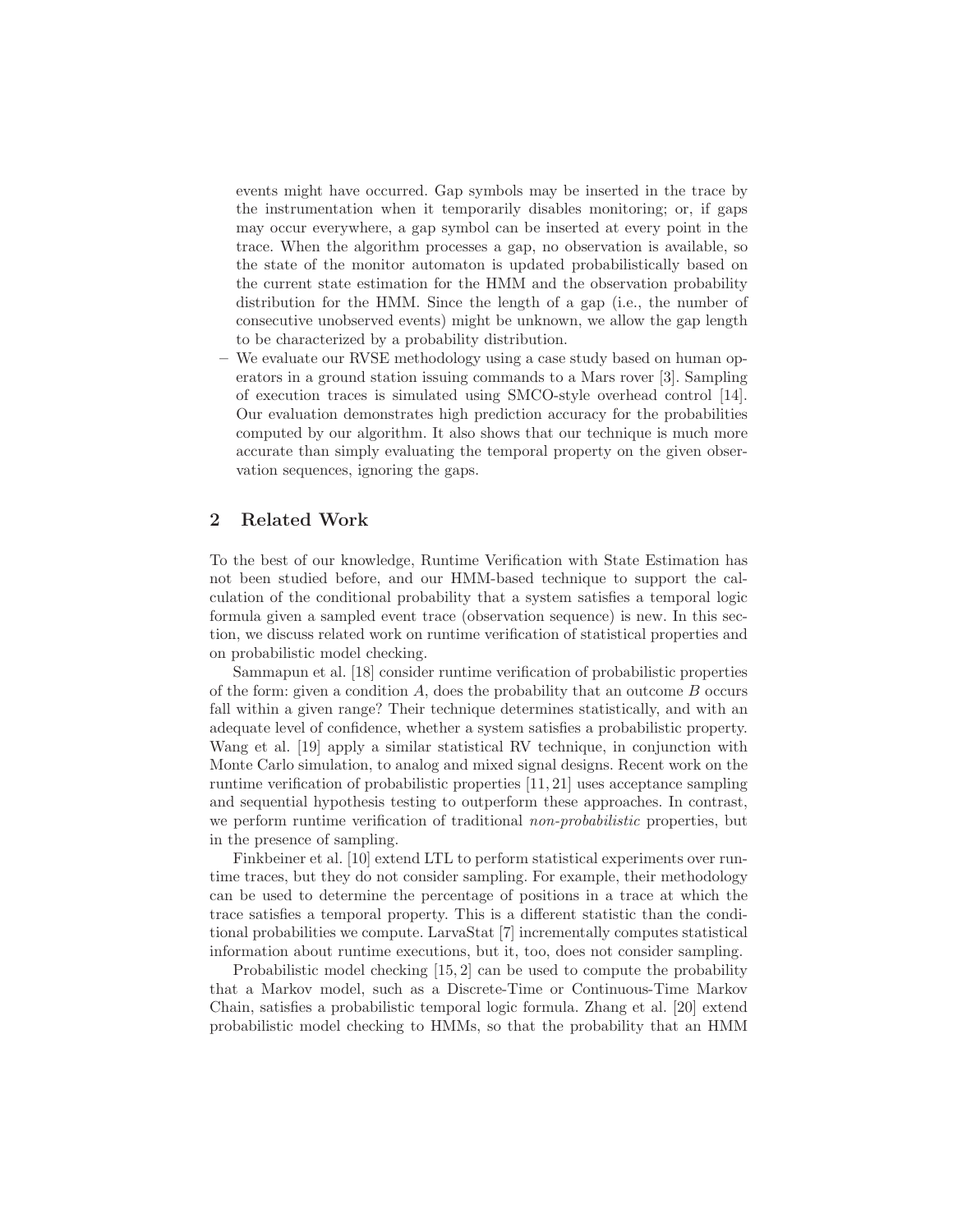produces a given sequence of observations can be computed. In contrast, we use HMMs to probabilistically fill in gaps in sampled event traces, enabling us to estimate the probability that a (non-probabilistic) temporal property is satisfied by a trace that contains gaps due to sampling. It is important to note that for filling in the gaps, a considerably less accurate HMM model is acceptable.

# **3 Case Study: A Mars Rover Scenario**

We illustrate and evaluate our approach on a software model of a planetary rover mission. The model is written in the SCALA programming language, $4$  allowing for fast prototyping. Its architecture, depicted in Figure 1, is representative, in general terms, of actual rover missions, such as the current Mars Science Laboratory<sup>5</sup> (MSL) mission. The scenario we consider consists of a rover operating on the surface of Mars, controlled by commands from ground-based human operators. The rover consists of a collection of instruments (e.g., camera, drill, temperature sensor) performing specialized tasks. For this case study, the rover hosts two generic instruments, A and B. Furthermore, every event of importance occurring on the rover is recorded in a log, which is maintained on the ground. A ground-based logger module receives and stores such events.



**Fig. 1.** Mission architecture.

We consider four kinds of events, presented in Figure 2 and inspired by the scenario explained by Barringer et al. [3]. Commands are issued from ground to the rover and are characterized by three parameters: instrument id  $(A \text{ or } B)$ , command name, and a time stamp indicating when the event occurred. The other three events have similar parameters. Upon receipt of a command, the

 $^4$  http://www.scala-lang.org<br>  $^5$  http://mars.jpl.nasa.gov/msl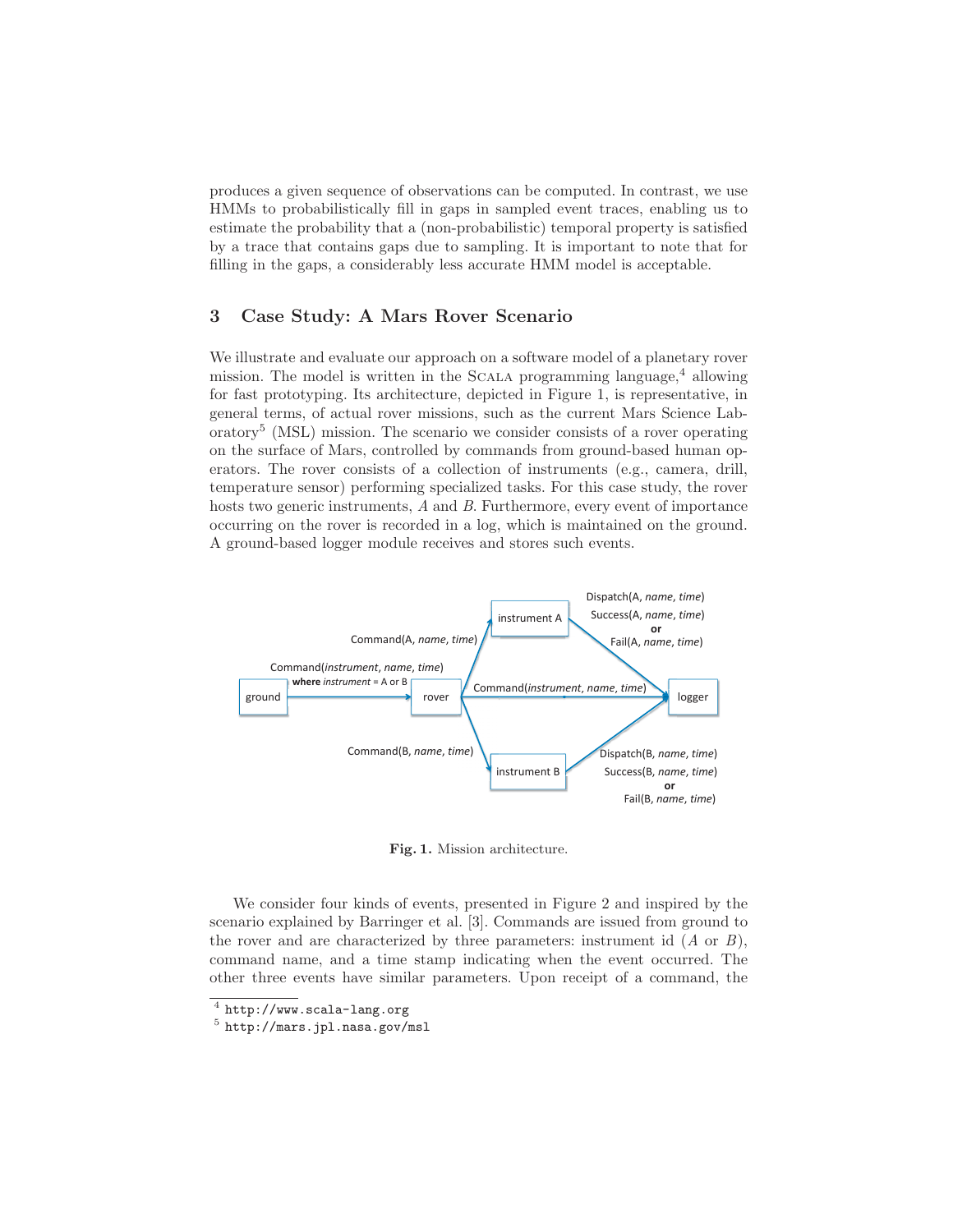| Command ( <i>instrument, name, time</i> ) | commands submitted to rover                  |
|-------------------------------------------|----------------------------------------------|
| Dispatch(instrument, name, time)          | dispatch of command from rover to instrument |
| $\text{Success}(instrument, name, time)$  | success of command on instrument             |
| [Fair(instrument, name, time)]            | failure of command on instrument             |
|                                           |                                              |

**Fig. 2.** Events observed.

rover reports this event to the logger (by sending the command to the logger), and then sends the command to the relevant instrument. The instrument, upon receipt of the command, issues a dispatch event to the logger (recording that it was dispatched to the instrument). The instrument then executes the command. If the execution is successful, a success is reported to the logger. If execution fails, a fail status is reported. It is possible that neither a success or a fail occur, and that the command is simply lost for some reason. An example log collected during the execution of this system could be: Command(A, START, 1008), Command(B, RESET, 2303), Success(A, START, 4300), Success(B, RESET, 5430).

One aspect of the desired behavior of the rover system is expressed by the requirement: Every Command $(i, n, t_1)$  event should eventually be followed by a Success $(i, n, t_2)$  event, with no Fail $(i, n, t_3)$  event occurring in between.

The above trace satisfies this property. The following trace does not satisfy the property, because the first command fails explicitly, and the second command fails implicitly (neither success nor failure occurs): Command(A, START, 1008), Command(B, RESET, 2303), Fail(A, START, 4520).

This property can be expressed in LTL as follows, where  $\Box$  means "always",  $U$  means "until", underscore means "don't care", and the subscript "cs" is mnemonic for "command success".

$$
\phi_{\text{cs}} = (\forall i : Instrument, n : Name. \n\Box(\text{Command}(i, n, \_) \Rightarrow \neg \text{Tail}(i, n, \_) \ U \text{ Success}(i, n, \_)) )
$$
\n(1)

The property was formulated and checked with TRACECONTRACT [4], a Scala API for trace analysis supporting parameterized state machines and temporal logic. In TRACECONTRACT, the property is expressed as follows, where SCALA keywords are in bold, TRACECONTRACT features are underlined, and the hot state waits for arrival of an event that matches the pattern in one of the specified **case** statements:

```
class Contract extends Monitor[Event] {
  require {
    case \, Command(i, n, _{\_}) \Rightarrowhot \{case Fail('i', 'n', _) => error
         case Success('i', 'n', _) => ok
      }
  }
}
```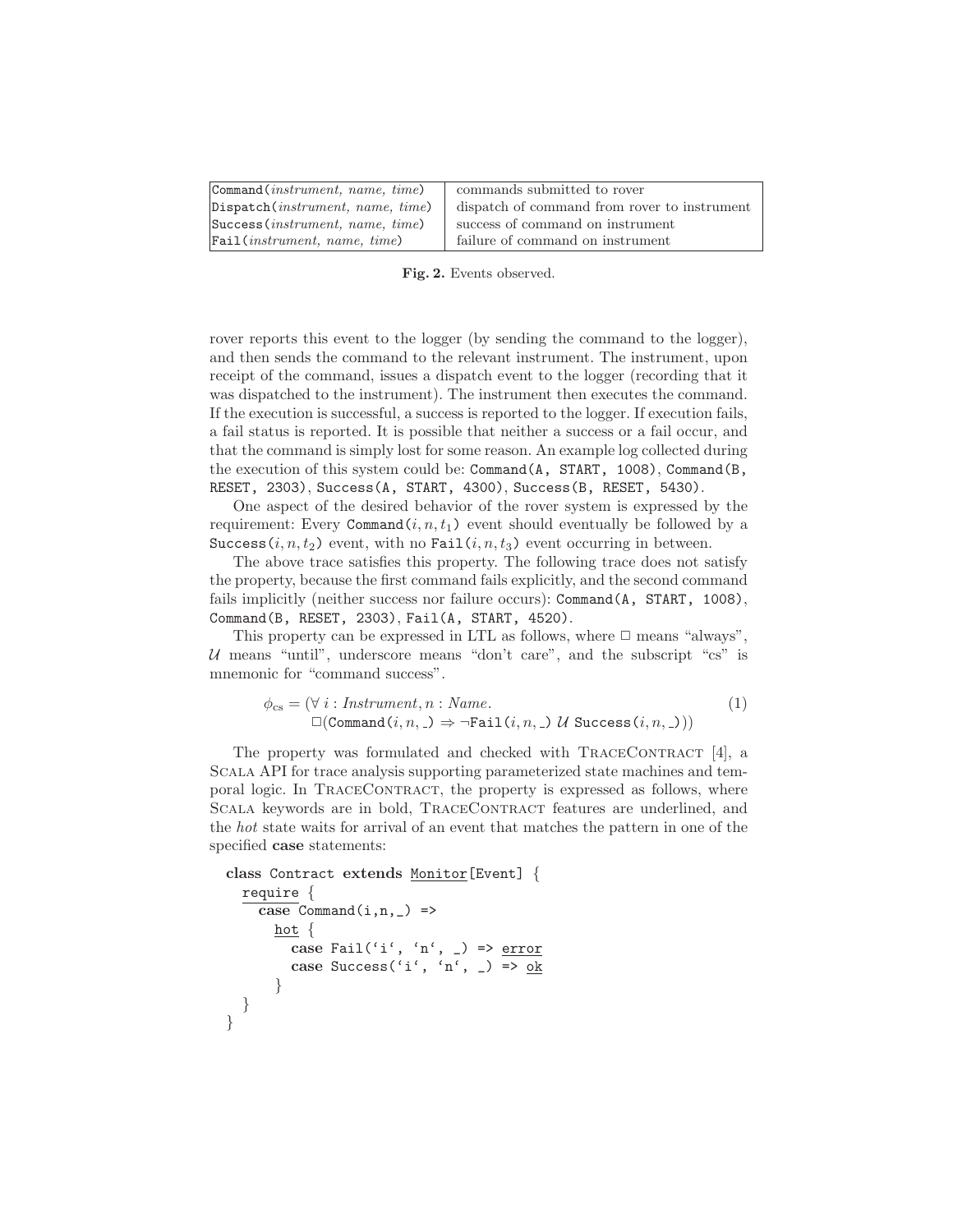### **4 Background**

Hidden Markov Models. A Hidden Markov Model (HMM) [17] is a tuple  $H =$  $\langle S, A, V, B, \pi \rangle$  containing a set S of states, a transition probability matrix A, a set V of observation symbols, an observation probability matrix  $B$  (also called "emission probability matrix" or "output probability matrix"), and an initial state distribution  $\pi$ . The states and observations are indexed (i.e., numbered), so S and V can be written as  $S = \{s_1, s_2, \ldots, s_{N_s}\}\$  and  $V = \{v_1, \ldots, v_{N_o}\}\$ , where  $N_s$  is the number of states, and  $N_o$  is the number of observation symbols. Let  $Pr(c_1 | c_2)$ denote the probability that  $c_1$  holds, given that  $c_2$  holds. The transition probability distribution A is an  $N_s \times N_s$  matrix indexed by states in both dimensions, such that  $A_{i,j} = \Pr(\text{state is } s_j \text{ at time } t+1 \mid \text{ state is } s_i \text{ at time } t).$  The observation probability distribution  $B$  is an  $N_s \times N_o$  matrix indexed by states and observations, such that  $B_{i,j} = \Pr(v_i)$  is observed at time t | state is  $s_i$  at time t.

An example of an HMM is depicted in the left part of Figure 3. Each state is labeled with observation probabilities in that state; for example, P(Succ)=.97 in state  $s_3$  means  $B_{3,Succ} = 0.97$ , i.e., an observation made in state  $s_3$  has probability 0.97 of observing a Success event. Edges are labeled with transition probabilities; for example, .93 on the edge from  $s_2$  to  $s_3$  means that  $A_{2,3} = 0.93$ , i.e., in state  $s_2$ , the probability that the next transition leads to state  $s_3$  is 0.93.

An HMM generates observation sequences according to the following fivestep procedure [17]. (1) Choose the initial state  $q_1$  according to the initial state distribution  $\pi$ . (2) Set  $t = 1$ . (3) Choose the  $t^{\text{th}}$  observation  $O_t$  according to the observation probability distribution in state  $a_t$ . (4) Choose the next state  $a_{t+1}$ observation probability distribution in state  $q_t$ . (4) Choose the next state  $q_{t+1}$ according to the transition probability distribution in state  $q_t$ . (5) Increment t and return to step (3), or stop.



**Fig. 3.** Left: an example of an HMM. The initial state distribution is:  $\pi(s_1) = 1$ ,  $\pi(s_2) = 0$ , and  $\pi(s_3) = 0$ . Event names are abbreviated; for example, Cmd abbreviates Command $(i, n, ...)$ . Right:  $M_{cs}$ , an example of a DFSM. States with a double border are accepting states.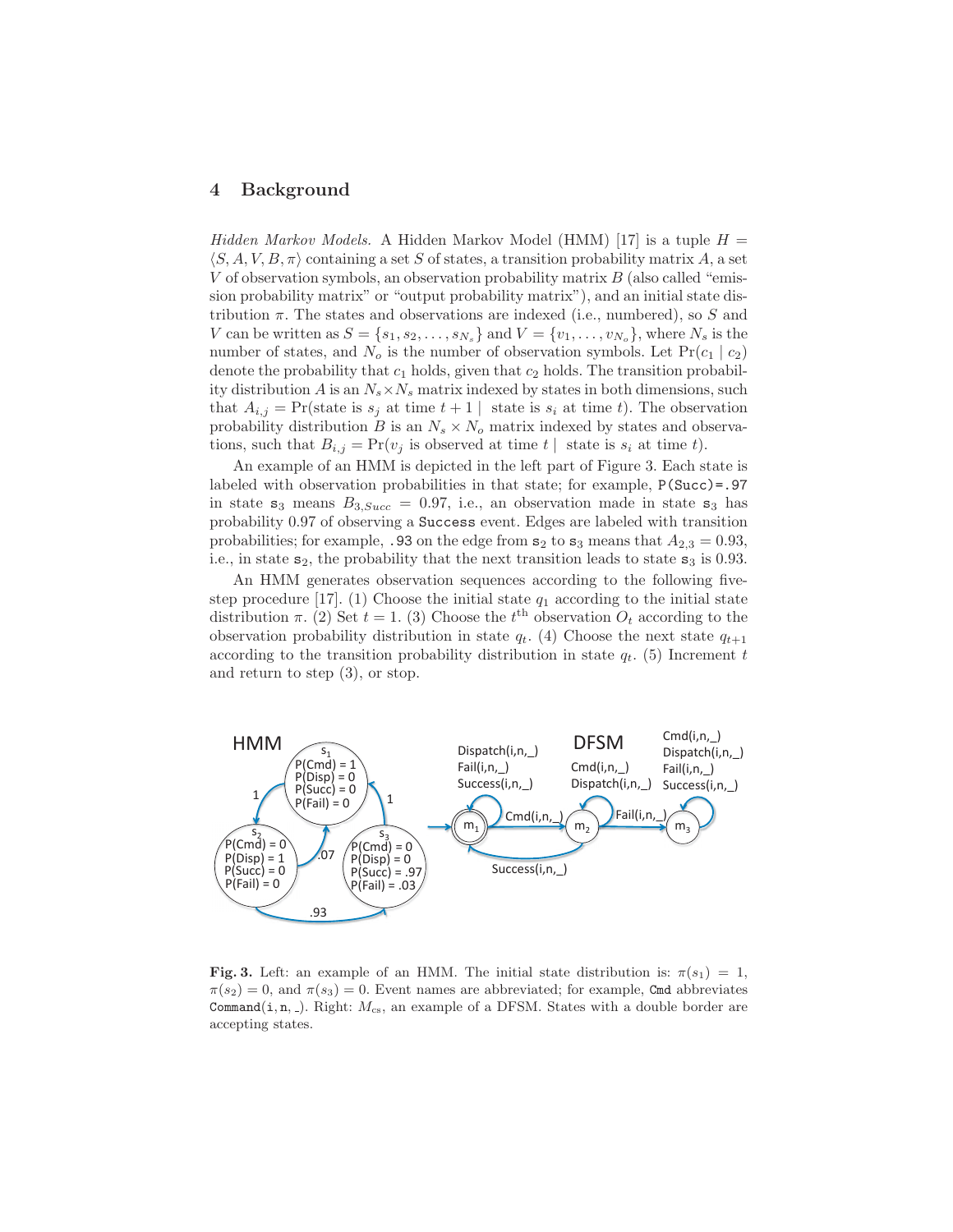The *forward algorithm* [17] is a classic algorithm for computing the probability that an HMM ended in a particular state, given an observation sequence  $O = \langle O_1, O_2, \ldots, O_T \rangle$ . Let  $Q = \langle q_1, q_2, \ldots, q_T \rangle$  denote the (unknown) state sequence that the system passed through, i.e.,  $q_t$  denotes the state of the system when observation  $O_t$  is made. Let  $\alpha_t(i) = \Pr(O_1, O_2, \ldots, O_t, q_t = s_i | H)$ , i.e., the probability of the first t observations in O and that  $q_t$  is  $s_i$ , given the model  $H$ . To hide the notational clutter from indexing of  $V$ , we access the  $B$  matrix using the traditional notation [17]:

$$
b_i(v_k) = B_{i,k} \tag{2}
$$

The forward algorithm for computing  $\alpha$  is:

$$
\alpha_1(j) = \pi_j b_j(O_1) \quad \text{for } 1 \le j \le N_s \tag{3}
$$

$$
\alpha_{t+1}(j) = \left(\sum_{i=1..N_s} \alpha_t(i) A_{i,j}\right) b_j(O_{t+1})
$$
  
for  $1 \le t \le T-1$  and  $1 \le j \le N_s$  (4)

In the base case,  $\alpha_1(j)$  is the joint probability of starting in state  $s_j$  and emitting  $O<sub>1</sub>$ . Similarly, the recursive case calculates the joint probability of reaching state  $s_j$  and emitting  $O_T$ . The probability of reaching  $s_j$  is calculated by summing over the immediate predecessors  $s_i$  of  $s_j$ ; the summand  $\alpha_t(i)A_{i,j}$  is the joint probability of reaching  $s_i$  while observing  $O_1$  through  $O_{T-1}$  and then transitioning from  $s_i$  to  $s_j$ . The cost of computing  $\alpha$  using these equations is  $O(N_s^2T)$ .

Learning an HMM. One can obtain an HMM for a system automatically, by learning it from complete traces using standard HMM learning algorithms [17]. These algorithms require the user to specify the desired number of states in the HMM. These algorithms allow (but do not require) the user to provide information about the structure of the HMM, specifically, that certain entries in the transition probability matrix and the observation probability matrix are zero. This information can help the learning algorithm converge more quickly and find globally (instead of locally) optimal solutions. If the temporal property or properties to be monitored are known before the HMM is learned, then the set of observation symbols can be limited to contain only events mentioned in those properties, and the number of states can be chosen just large enough to be able to model the relevant aspects of the system's behavior. Note that we use *Hidden* Markov Models, meaning that the states of the system are hidden from the observer, because we intend to learn  $H$  from traces that contain only observable actions of the system, not detailed internal states of the system.

Deterministic Finite State Machines. Our algorithm assumes that the temporal property  $\phi$  to be monitored is expressed as a parametrized deterministic finite state machine (DFSM). The DFSM could be written directly or obtained by translation from a language such as LTL or TRACECONTRACT. A DFSM is a tuple  $M = \langle S_M, m_{init}, V, \delta, F \rangle$ , where  $S_M$  is the set of states,  $m_{init}$  in  $S_M$ is the initial state,  $V$  is the alphabet (also called the set of input symbols),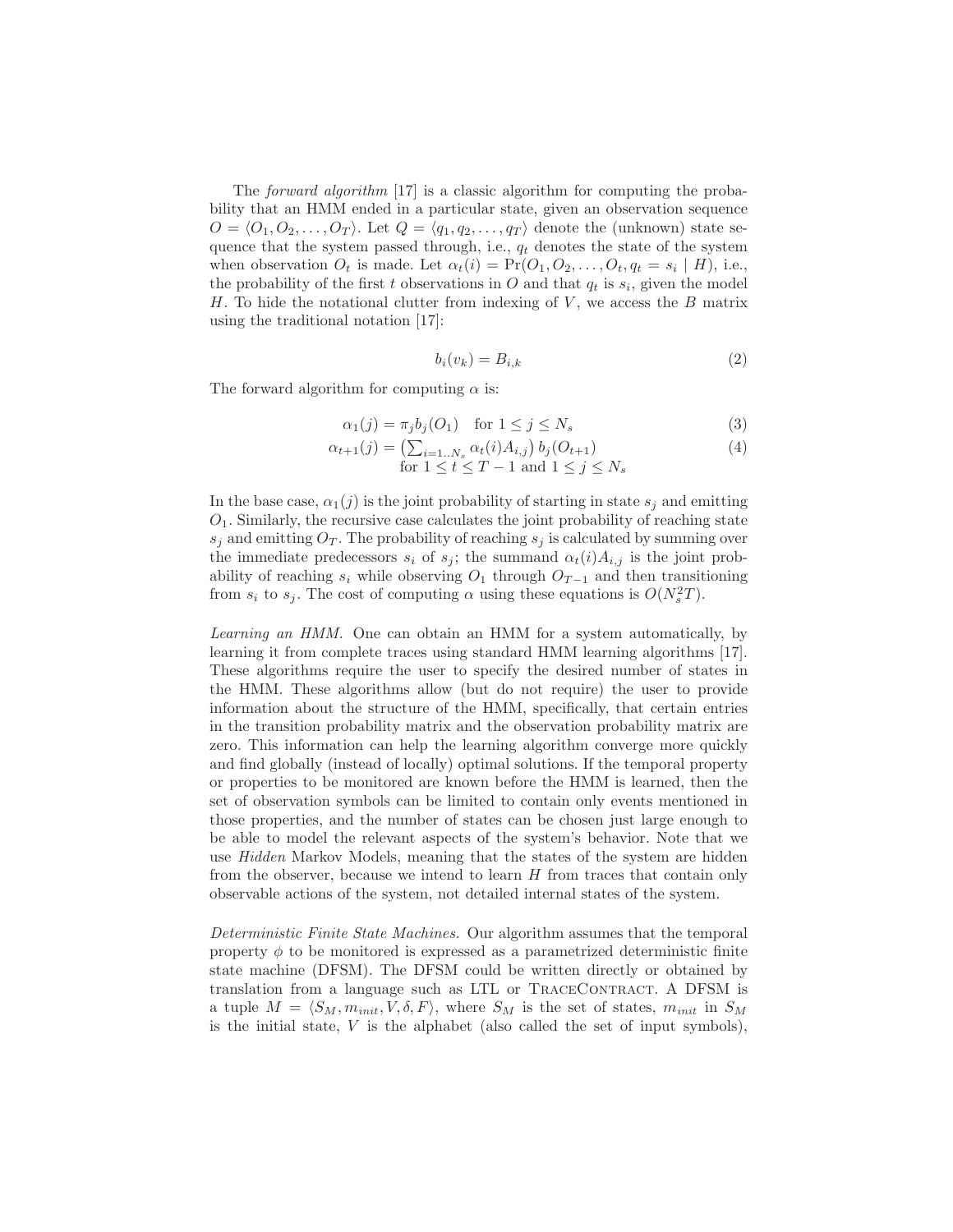$\delta: S_M \times V \to S_M$  is the transition function, and F is the set of accepting states (also called "final states"). Note that  $\delta$  is a total function. A trace O satisfies the property iff it leaves  $M$  in an accepting state.

For example, a DFSM  $M_{cs}$  that expresses the property  $\phi_{cs}$  in Equation 1 is depicted in the right part of Figure 3. The Dispatch event is not in the alphabet of the TRACECONTRACT property  $\phi$  and hence normally would be omitted from the alphabet of the DFSM; we include it in this DFSM for illustrative purposes, so that the alphabets of the HMM and DFSM are the same.

### **5 Algorithm for RVSE**

The first subsection defines the problem more formally and presents our algorithm for RVSE. Our algorithm is based on the forward algorithm in Section 4 and hence can be used for on-line or post-mortem analysis. The second subsection describes how we handle parameterized properties.

#### **5.1 Problem Statement and Algorithm**

A problem instance is defined by an observation sequence  $O$ , an HMM  $H$ , and a temporal property  $\phi$  over sequences of actions of the monitored system.

The observation sequence  $O$  contains events that are occurrences of actions performed by the monitored system. In addition, O may contain the symbol  $gap(L)$  denoting a possible gap with an unknown length. The length distribution L is a probability distribution on the natural numbers:  $L(\ell)$  is the probability that the gap has length  $\ell$ .

If no information about the location of gaps is available (and hence no  $qap$ ) events appear in the trace obtained from the runtime monitor), we insert a gap event at the beginning of the trace and after every event in the trace, to indicate that gaps may occur everywhere.

The HMM  $H = \langle S, A, V, B, \pi \rangle$  models the monitored system, where  $S =$  ${s_1,\ldots,s_{N_s}}$  and  $V = {v_1,\ldots,v_{N_s}}$ . Observation symbols of H are observable actions of the monitored system. H need not be an exact model of the system.

The property  $\phi$  is represented by a DFSM  $M = \langle S_M, m_{init}, V, \delta, F \rangle$ . For simplicity, we take the alphabet of  $M$  to be the same as the set of observation symbols of  $H$ . It is easy to allow the alphabet of  $M$  to be a subset of the observation symbols of  $H$ , by modifying the algorithm so that observations of symbols outside the alphabet of  $M$  leave  $M$  in the same state.

The goal is to compute  $Pr(\phi \mid O, H)$ , i.e., the probability that the system's behavior satisfies  $\phi$ , given observation sequence O and model H.

First, we extend the forward algorithm in Section 4 to keep track of the state of M. Let  $m_t$  denote the state of M immediately after observation  $O_t$  is made. Let  $\alpha_t(i,m) = \Pr(O_1, O_2, \ldots, O_t, q_t = s_i, m_t = m | H)$ , i.e., the joint probability of the first t observations in O and that  $q_t$  is  $s_i$  and that  $m_t$  is m, given the model H. Let  $\text{pred}(n, v)$  be the set of predecessors of n with respect to v, i.e., the set of states m such that M transitions from m to n on input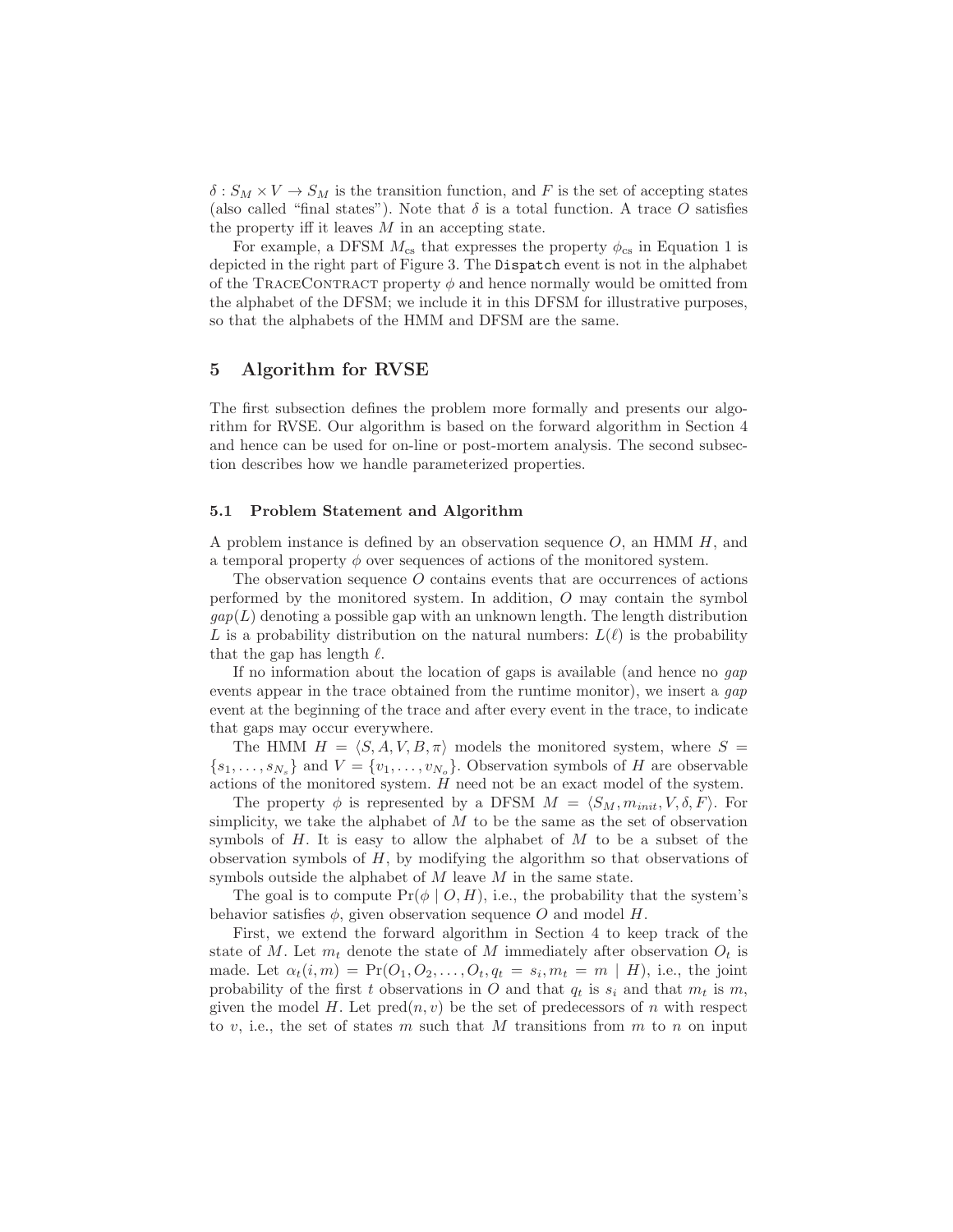v. A conditional expression  $c$ ?  $e_1 : e_2$  equals  $e_1$  if c is true, and it equals  $e_2$  if c is false. The extended forward algorithm appears below. The main changes are introduction of a conditional expression in equation (6), reflecting that the initial state of  $M$  is always  $m_{init}$ , and introduction of a sum over predecessors m of n with respect to  $O_{t+1}$  in equation (7), analogous to the existing sum over predecessors  $i$  of  $j$ , so that the sum takes into account all ways of reaching the configuration in which H is in state  $s_i$  and M is in state m.

$$
pred(n, v) = \{m \in S_M \mid \delta(m, v) = n\}
$$
\n(5)

$$
\alpha_1(j,n) = (n = \delta(m_{init}, O_1)) ? \pi_j b_j(O_1) : 0
$$
  
for  $1 \le j \le N_s$  and  $n \in M$  (6)

$$
\alpha_{t+1}(j,n) = \left(\sum_{\substack{i \in [1..N_s] \\ m \in \text{pred}(n, O_{t+1})}} \alpha_t(i,m) A_{i,j}\right) b_j(O_{t+1}) \tag{7}
$$
  
for  $1 \le t \le T-1$  and  $1 \le j \le N_s$  and  $n \in S_M$ 

Now we extend the algorithm to handle gaps. The result appears in Figure 4. An auxiliary function  $p_i$  is used to calculate the probability of transitions of M during gaps. When H is in state  $s_i$  and M is in state  $m$ ,  $p_i(m, n)$  is the probability that the next observation (i.e., the observation in state  $s_i$ ) causes  $M$  to transition to state  $n$ . Since we do not know which event occurred, we sum over the possibilities, weighting each one with the appropriate observation probability from B.

Another auxiliary function  $g_{\ell}$ , called the gap transition relation, is used to compute the overall effect of a gap of length  $\ell$ . Specifically,  $g_{\ell}(i, m, j, n)$  is the probability that, if H is in state  $s_i$  and M is in state m and a gap of length  $\ell$ occurs, then the H is in state  $s_i$  and M is in state n after the gap. The definition of  $\alpha$  is modified to contain a weighted sum of calls to  $g_{\ell}$ , with weights  $L(\ell)$ . The definition of  $gap_{\ell+1}$  uses a recursive call to  $gap_{\ell}$  determine the probabilities of states reached after a gap of length  $\ell$  (these intermediate states are represented by i' and m'), and then calculates the effect of the  $(\ell + 1)$ <sup>th</sup> unobserved event as follows:  $A_{\ell + 1}$  is the probability that H transitions from state su to state s. as follows:  $A_{i',j}$  is the probability that H transitions from state  $s_{i'}$  to state  $s_j$ ,<br>and  $n_i(m', n)$  is the probability that M transitions to state n and  $p_j(m', n)$  is the probability that M transitions to state n.<br>In the definition of  $\alpha_k$  for the case  $\Omega_k = \text{gen}(L)$  there is a

In the definition of  $\alpha_1$ , for the case  $O_1 = gap(L)$ , there is a probability  $L(0)$ that no gap occurred, in which case M remains in its initial state  $m_{init}$  and the probability distribution for states of H remains as  $\pi_j$ ; furthermore, for each  $\ell > 0$ , there is a probability  $L(\ell)$  of a gap of length  $\ell$ , whose effect is computed by a call to  $g_{\ell}$ , and  $\pi_i$  is the probability that H is in state  $s_i$  at the beginning of the gap.

In the definition of  $\alpha_{t+1}$ , for the case  $O_{t+1} = gap(L)$ , there is a probability  $L(0)$  that no gap occurred, in which case the state of the HMM and the DFSM remain unchanged, so  $\alpha_{t+1}(j, n) = \alpha_t(j, n)$ ; furthermore, for each  $\ell > 0$ , there is a probability  $L(\ell)$  of a gap of length  $\ell$ , whose effect is computed by a call to  $g_{\ell}$ ,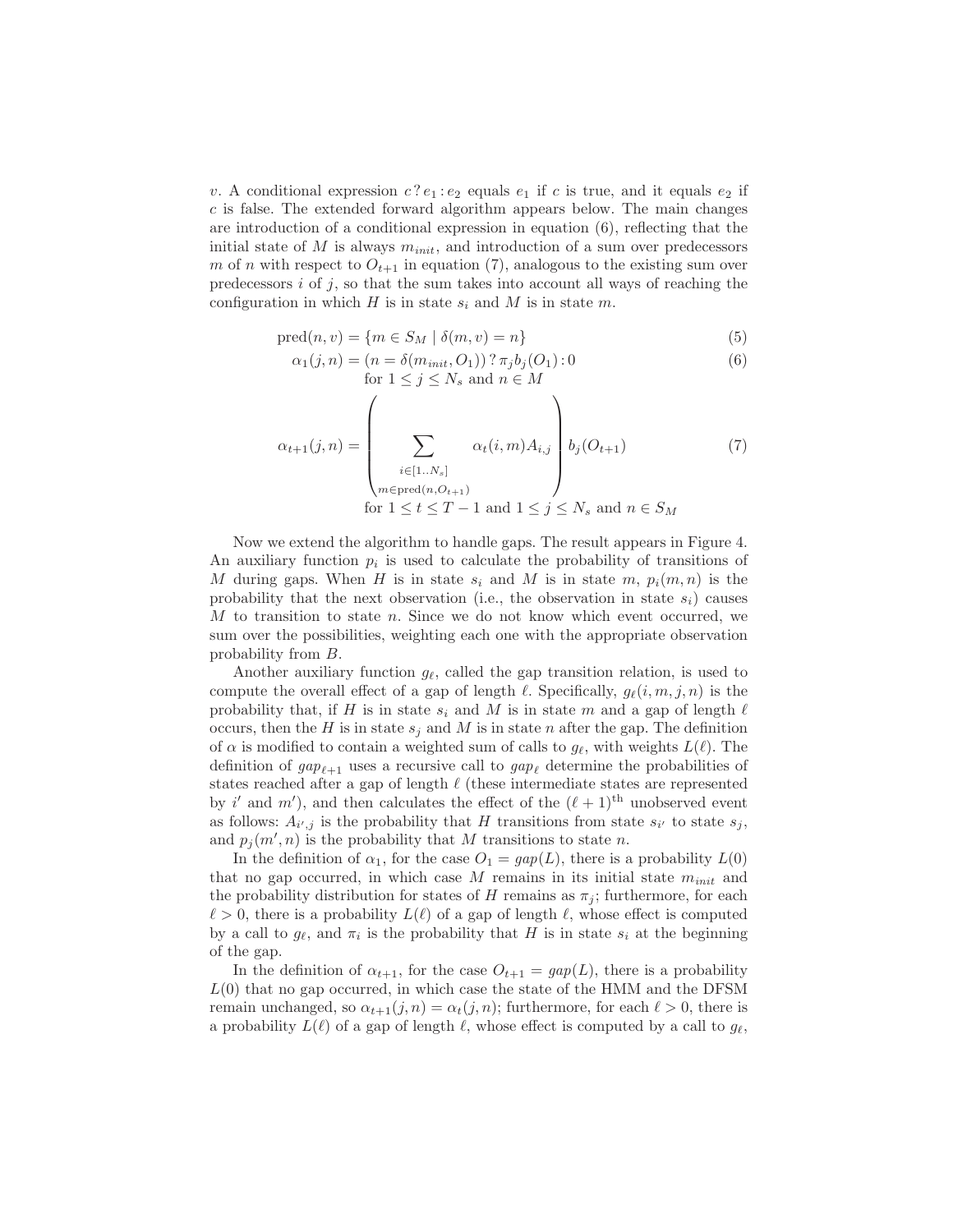$$
p_i(m,n) = \sum_{v \in V \text{ s.t. } \delta(m,v)=n} b_i(v)
$$
\n(8)

$$
g_0(i, m, j, n) = (i = j \land m = n)? 1:0
$$
\n(9)

$$
g_{\ell+1}(i,m,j,n) = \sum_{i' \in [1..N_s], m' \in S_M} g_{\ell}(i,m,i',m') A_{i',j} p_j(m',n)
$$
(10)

$$
\alpha_1(j,n) = \n\begin{cases}\n(n = \delta(m_{init}, O_1)) ? \pi_j b_j(O_1) : 0 & \text{if } O_1 \neq gap(L) \\
L(0)(n = m_{init} ? \pi_j : 0) + \sum_{\ell > 0, i \in [1..N_s]} L(\ell) \pi_i g_\ell(i, m_{init}, j, n) & \text{if } O_1 = gap(L) \\
\text{for } 1 \leq i \leq N_s \text{ and } m \in M\n\end{cases} \tag{11}
$$

$$
\alpha_{t+1}(j,n) = \begin{cases}\n\left(\sum_{\substack{i \in [1..N_s] \\ m \in \text{pred}(n, O_{t+1})}} \alpha_t(i,m) A_{i,j}\right) b_j(O_{t+1}) & \text{if } O_{t+1} \neq gap(L) \\
L(0) \alpha_t(j,n) + \sum_{\ell > 0} L(\ell) \sum_{\substack{i \in [1..N_s] \\ m \in S_M}} \alpha_t(i,m) g_\ell(i,m,n,j) & \text{if } O_{t+1} = gap(L) \\
\text{for } 1 \leq t \leq T-1 \text{ and } 1 \leq j \leq N_s \text{ and } n \in S_M\n\end{cases}
$$
\n(12)

**Fig. 4.** Forward algorithm modified to handle gaps.

and  $\alpha_t(i, m)$  is the probability that H is in state  $s_i$  and M is in state m at the beginning of the gap.

Although the algorithm involves a potentially infinite sum over  $\ell$ , typically  $L(\ell)$  is non-zero for only a finite number of values of  $\ell$ , in which case the sum contains only a finite number of non-zero terms. For example, if the system uses lightweight instrumentation to count events during gaps, then the position and length of all gaps are known. In this case, for each gap,  $L(\ell)$  is non-zero only for the value of  $\ell$  that equals the number of unobserved events (i.e., the gap length). If counts of unobserved events are unavailable (because monitoring is completely disabled during gaps), it is sometimes possible to determine (based on characteristics of the system and how long monitoring was disabled) a threshold such that  $L(\ell)$  is non-zero only below that threshold. Even if no such threshold exists,  $L(\ell)$  typically approaches 0 as  $\ell$  becomes large, so the sum can be approximated by truncating it after an appropriate number of terms.

#### **5.2 Handling Parameterized Temporal Properties**

Our approach supports parameterized temporal properties. Specified events trigger creation of a new instance of the parameterized property, and parameters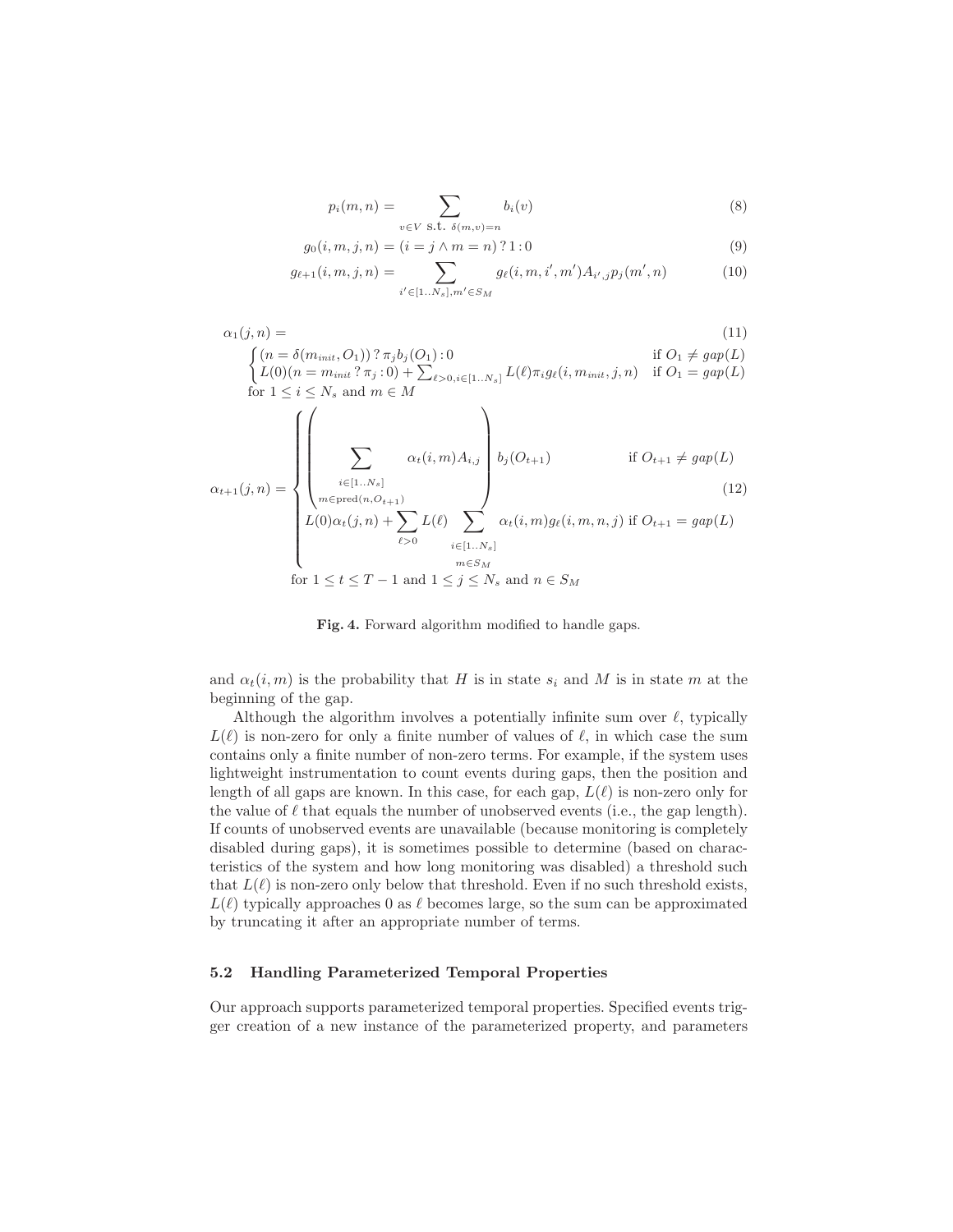of the trigger event are used as parameters of the property. For example, the property  $\phi_{cs}$  in equation (1), and the corresponding DFSM  $M_{cs}$  in Figure 3, are parameterized by the instrument i and the name n. The parameters of the DFSM may be used in the definition of the alphabet of the DFSM; in other words, the alphabet is also parameterized. For example, the alphabet of  $M_{\rm cs}$  is  ${\mathcal{S}(\text{Command}(i, n, \_), \text{Dispatch}(i, n, \_), \text{Success}(i, n, \_), \text{Tail}(i, n, \_)}$ .

For a parameterized property, we decompose (or "demultiplex") a given trace into a set of subtraces by projecting it onto the alphabet of each instance of the property. The HMM is learned from these subtraces; thus, the HMM represents the slice of the system's overall behavior relevant to a single instance of the property. When learning the HMM, we abstract from the specific values of the parameters in each subtrace, because the values are, of course, different in each subtrace, and we do not aim to learn the distribution of parameter values.

When applying our modified forward algorithm for a parameterized property, we run the algorithm separately for each instance of the property, and use the corresponding subtrace (i.e., the projection of the trace onto the alphabet of that property instance) as the observation sequence O.

When projecting a trace containing gaps onto the alphabet of a property instance, it is typically unknown whether the unobserved event or events that occurred during a gap are in that alphabet. This can be reflected by modifying the length distribution parameter of the gap symbol appropriately before inserting the gap in the subtrace for that property instance. Developing a method to modify the length distribution appropriately, based on the nearby events in the trace and the HMM, is future work. Lee et al.'s work on trace slicing [16] might provide a basis for this.

The above approach does not assume any relationship between the property parametrization and the sampling strategy. An alternative approach is to adopt a sampling strategy in which, for each property instance, either all relevant events are observed, or none of them are. For example, when QVM [1] checks properties of Java objects, it selects some objects for checking, monitors all events on those objects, and monitors no events on other objects. With this approach, the property is checked with 100% confidence for the selected objects, but it is not checked at all for other objects. This trade-off might be preferable in some applications but not in others. Also, this property-directed sampling may incur more overhead than property-independent sampling, because it must ensure that all events relevant to the selected property instances are observed.

# **6 Evaluation**

#### **6.1 Evaluation Methodology**

We used the following methodology to evaluate the accuracy of our approach for a given system.

1. Produce a set  $T_L$  of traces by monitoring the system without sampling, and learn an HMM H from them.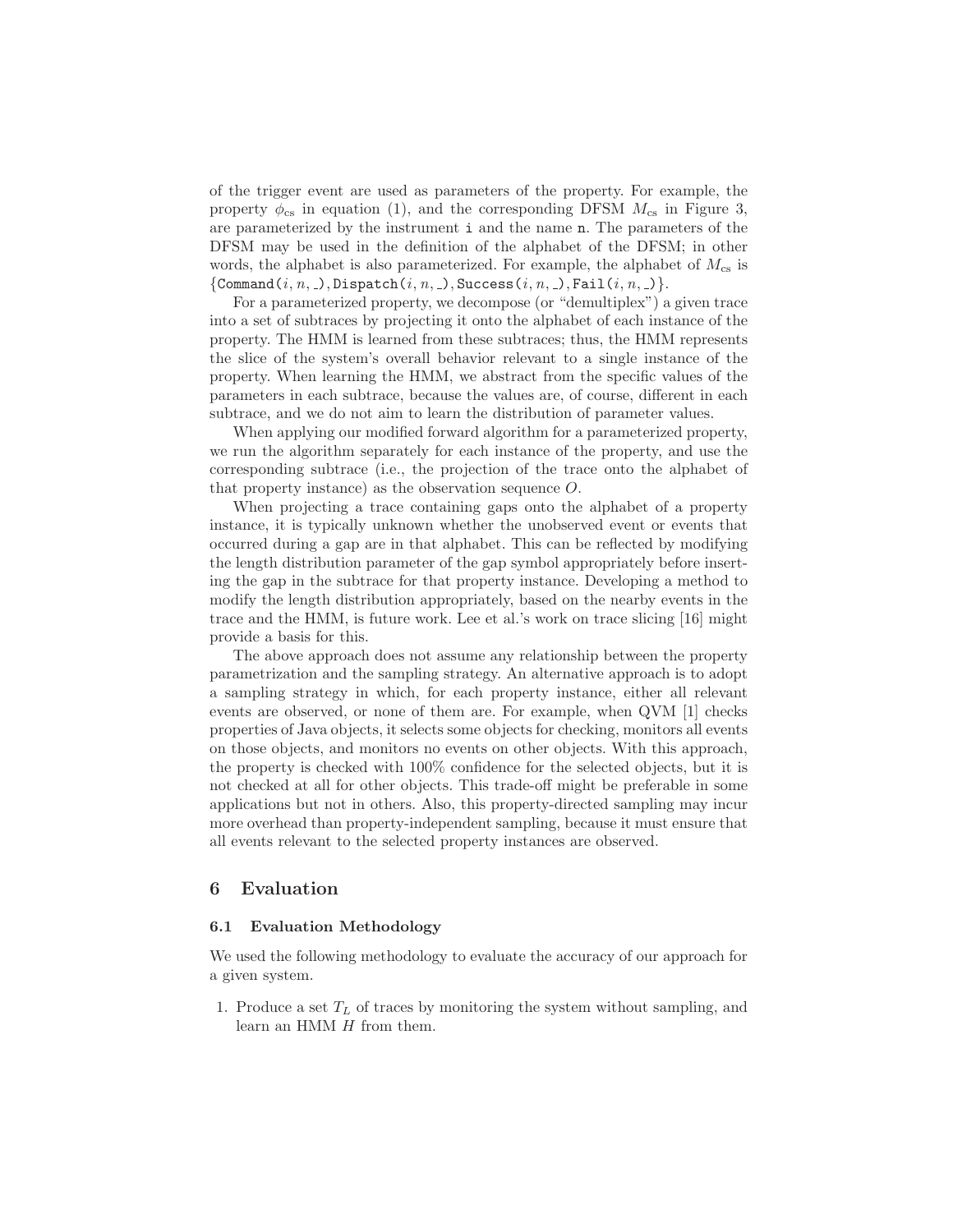- 2. Produce another set  $T_E$  of traces by monitoring the system without sampling, and use them for evaluation as follows.
- 3. Produce a sampled version O of each trace O in  $T_E$ . If the system is deterministic,  $\hat{O}$  can be produced by re-running the system on the same input as for O while using sampling. An alternative approach, applicable regardless of whether the system is deterministic, is to write a program that reads a trace, simulates the effect of sampling, and outputs a sampled version of the trace.
- 4. For each trace O in  $T_E$ , apply our algorithm to compute the probability  $Pr(\phi|O, H)$ .
- 5. Compare the probabilities from the previous step to reality, by partitioning the traces in  $T_E$  into "bins" (i.e., sets) based on  $Pr(\phi|O, H)$ , and checking whether the expected fraction of the traces in each set actually satisfy  $\phi$ . Specifically, using  $B + 1$  bins, for  $b \in [0..B]$ , the set of traces placed in bin b is  $T_E(b) = \{O \in T_E \mid b/B \leq \Pr(\phi|O, H) < (b+1)/B\}$ . Let  $sat_{act}(b)$  denote the fraction of traces in bin b that actually satisfy  $\phi$ . Based on the results from our algorithm,  $sat_{act}(b)$  is expected to be approximately  $sat_{est}(b)$  = average( $\{Pr(\phi|\tilde{O},H) \mid O \in T_E(b)\}\)$ . The subscript "est" is mnemonic for "estimation", i.e., "expected based on state estimation".
- 6. Quantify the overall inaccuracy as a single number  $I$  between 0 and 1, where 0 means perfect accuracy (i.e., no inaccuracy), by summing the differences between the actual and expected fractions from the previous step for non-empty bins and normalizing appropriately ("ne" is mnemonic for "non-empty"):

$$
B_{\text{ne}} = \{b \in [0..B] \mid T_E(b) \neq \emptyset\}
$$
\n(13)

$$
I = \frac{1}{|B_{\text{ne}}|} \sum_{b \in B_{\text{ne}}} |sat_{act}(b) - sat_{est}(b)|.
$$
 (14)

7. Put this inaccuracy into perspective by comparing it with the inaccuracy of the naive approach that ignores the effect of sampling and simply evaluates the property on sampled traces, ignoring gaps. Specifically,  $sat_{naive}(b)$  is the fraction of traces in  $T_E(b)$  such that the sampled trace satisfies  $\phi$ , i.e.,  $sat_{naive}(b) = |\{O \in T_E(b) \mid \check{O} \models \phi\}|/|T_E(b)|$ , and

$$
I_{naive} = \frac{1}{B_{\text{ne}}} \sum_{b \in B_{\text{ne}}} |sat_{act}(b) - sat_{naive}(b)|.
$$
 (15)

If the sampling strategy has a parameter that controls how many events are observed, then the inaccuracy  $I$  can be graphed as a function of that sampling parameter. For example, SMCO has a parameter  $o_t$ , the target overhead. We expect the inaccuracy to approach 0 as the fraction of events that are observed approaches 1. Similarly, for a particular trace  $O, Pr(\phi|O, H)$  can be graphed as a function of that sampling parameter; if the trace O satisfies  $\phi$ , this curve should monotonically increase towards 1 as the fraction of events that are observed approaches 1.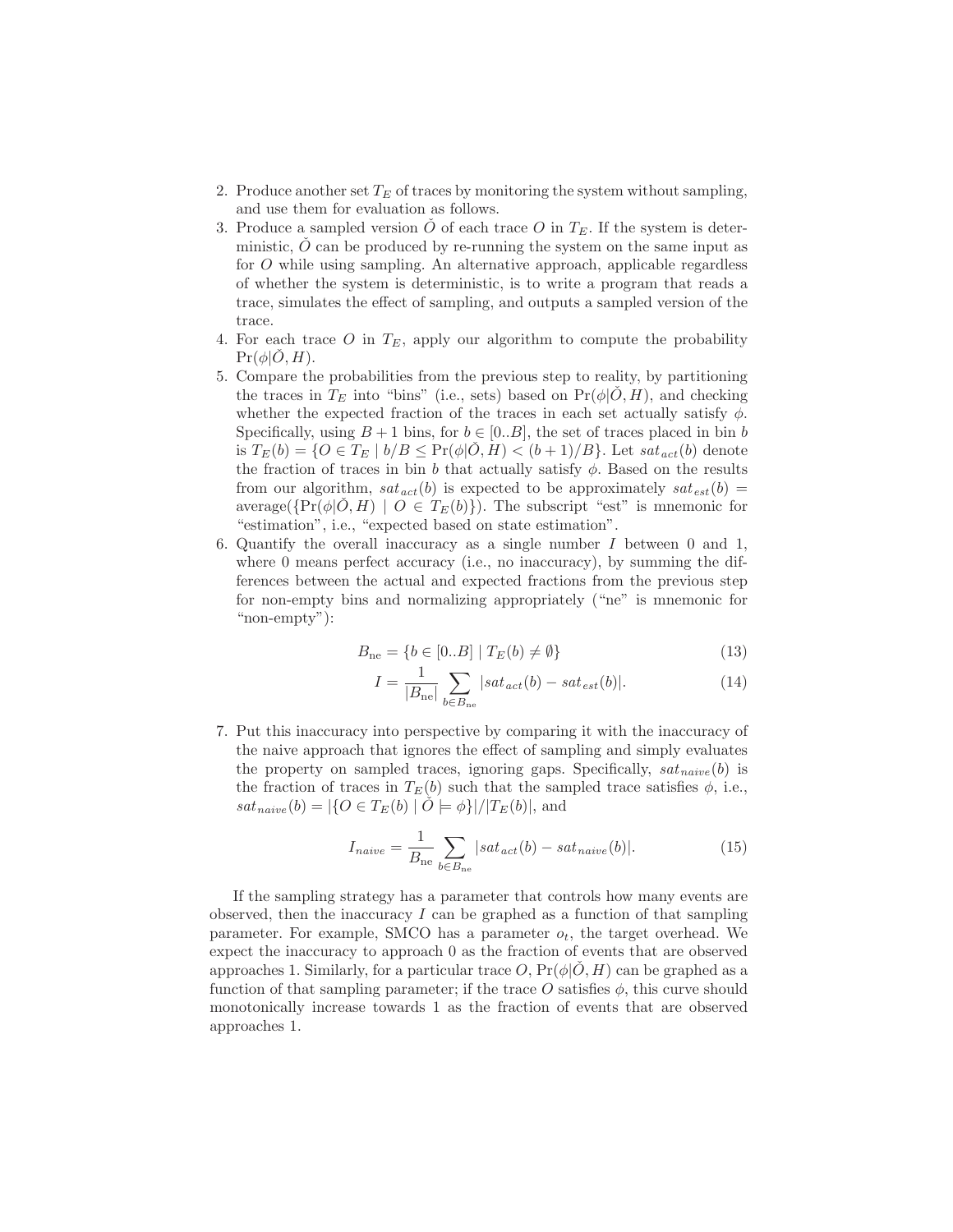#### **6.2 Experiments**

We applied the above methodology to the rover case study described in Section 3. The Scala model was executed to generate 200 traces, each containing 200 issued commands. The average length of the traces is 587 events. To facilitate evaluation of our approach, the model was modified to pseudo-randomly introduce violations of the requirement  $\phi_{\rm cs}$  in Equation 1. Approximately half of the traces satisfy the requirement. In the other half of the traces, the requirement is violated by approximately 30% of the commands; among those commands, approximately half have an explicit Fail event, and the other half do not have a Success or Fail event. We wrote a program that reads a trace, simulates the sampling performed by SMCO with a global controller [14], and then outputs the trace with some events replaced by  $gap(L_0)$ , where  $L_0(0) = 0$ ,  $L_0(1) = 1$ , and  $L_0(\ell) = 0$  for  $\ell > 1$ . Note that  $gap(L_0)$  represents a definite gap of length 1. The use of a definite gap reflects that the SMCO controller knows when it disables and enables monitoring, and that (in an actual implementation) lightweight instrumentation would be used to count the number of unobserved events when monitoring is (mostly) disabled. With the target overhead that we specified, the SMCO simulator replaced 47% of the events with gaps.

Based on the parameters of the property  $\phi_{cs}$ , each sampled trace was decomposed into a separate subtrace for each instrument and command, following the approach in Section 5.2. When decomposing the trace, we assigned each gap to the appropriate subtrace by referring to the original (pre-sampling) trace. Although it is generally unrealistic to assume that the monitor can assign gaps to subtraces with 100% accuracy, this assumption allows us to isolate this source of inaccuracy and defer consideration of it to future work, in which we plan to introduce uncertain gaps into subtraces corresponding to nearby events in the full trace, using the HMM to compute probabilities for the uncertain gaps.

To obtain the HMM  $H$ , we manually specified the number of states (six) and the structure of the HMM, and then learned the transition probability matrix and observation probability matrix from half of the generated traces. We used the other half of the generated traces for evaluation.

We measured the inaccuracy of our approach using  $B = 10$ , and obtained  $I = 0.0205$ . This level of inaccuracy is quite low, considering the severity of the sampling: recall that sampling replaced 47% of the events with gaps. In comparison, the inaccuracy of the naive approach is  $I_{naive} = 0.3135$ ; this is approximately a  $15\times$  worse I.

# **7 Conclusions and Future Work**

This paper introduces the new concept of Runtime Verification with State Estimation (RVSE) and shows how this concept can be applied to estimate the probability that a temporal property is satisfied by a run of a system given a sampled execution trace. An initial experimental evaluation of this approach shows encouraging results.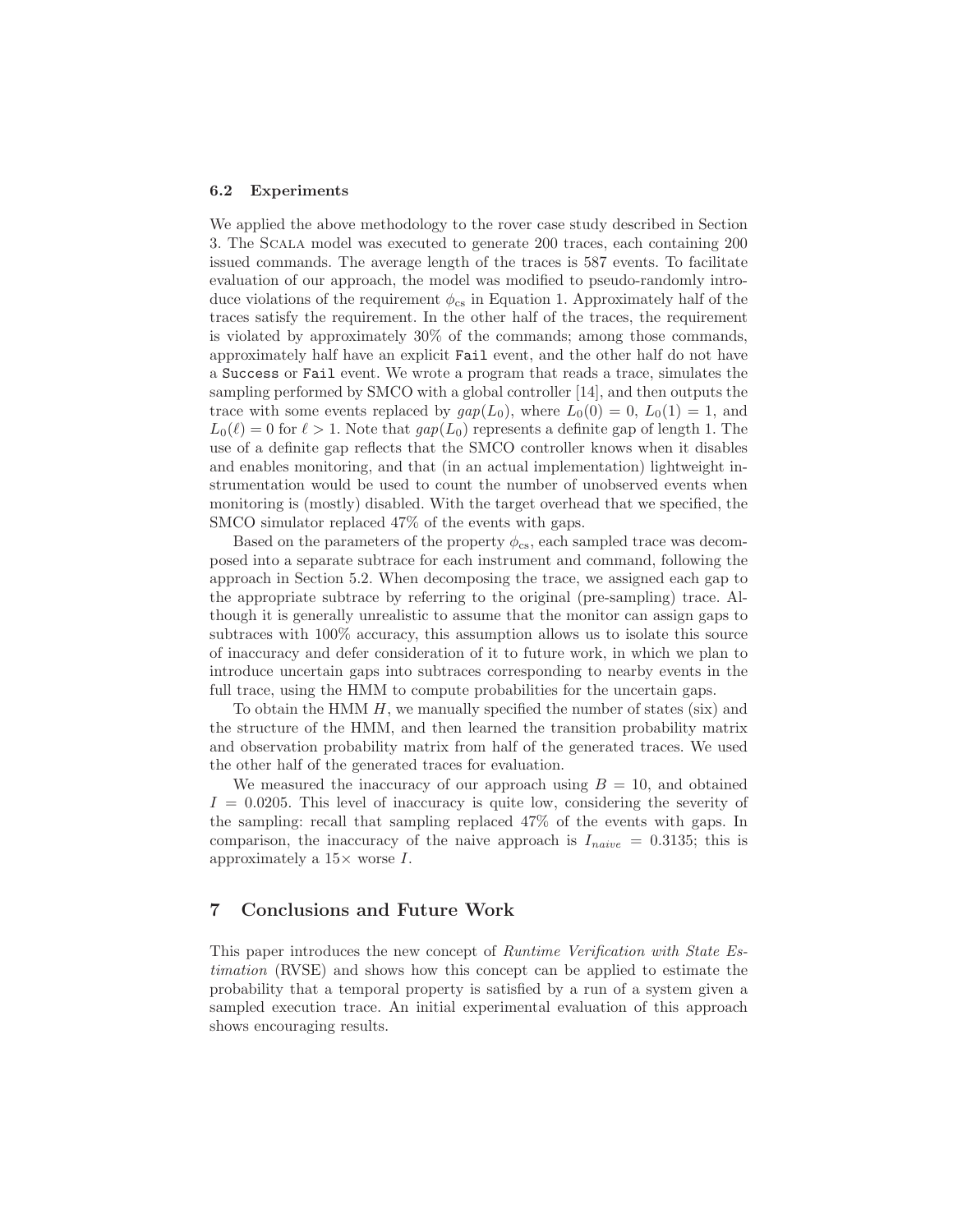One direction for future work, mentioned in Section 5.2, is to determine the probability that a gap belongs to each subtrace of a parameterized trace, in order to more accurately determine the length distribution parameter for gap events inserted in subtraces. Because the parameters of events in gaps are unknown, it is impossible to directly determine the subtrace to which a gap belongs.

Although our Mars rover case study is based on actual rover software, due to ITAR restrictions, our evaluation used parametrized event traces synthetically produced by a simulator. We plan to conduct additional case studies involving actual traces obtained from publicly available real-world software. Likely target software systems include the GCC compiler suite and the Linux kernel.

Another direction for further study is RVSE of quantitative properties. For example, the goal of integer range analysis [9, 14] is to compute the range (upper and lower bounds) of each integer variable in the program. Performing this kind of analysis on traces with gaps can lead to inaccuracies in the ranges computed, due to unobserved updates to integer variables. In this case, we would like to extend our RVSE algorithm to adjust (improve) the results of the analysis as well as provide a confidence level in the adjusted results. Similar comments apply to other quantitative properties, such as runtime analysis of NAPs (non-access periods) for heap-allocated memory regions [13, 14].

Our broader goal is to use probabilistic models of program behavior, learned from traces, for multiple purposes, including program understanding [6], program visualization [8], and anomaly detection [12] (by checking future runs of the program against the model).

Acknowledgements. We would like to thank the anonymous reviewers for their valuable comments. Part of the research described in this publication was carried out at the Jet Propulsion Laboratory (JPL), California Institute of Technology, under a contract with the National Aeronautics and Space Administration. Research supported in part by AFOSR Grant FA9550-09-1-0481, NSF Grants CCF-1018459, CCF-0926190, CNS-0831298, and ONR Grant N00014-07-1-0928.

# **References**

- 1. Arnold, M., Vechev, M., Yahav, E.: QVM: An efficient runtime for detecting defects in deployed systems. In: Proc. 23rd ACM SIGPLAN International Conference on Object-Oriented Programming, Systems, Languages, and Applications (OOPSLA 2008). pp. 143–162. ACM (Oct 2008)
- 2. Baier, C., Katoen, J.P.: Principles of Model Checking. MIT Press (2008)
- 3. Barringer, H., Groce, A., Havelund, K., Smith, M.: Formal analysis of log files. Journal of Aerospace Computing, Information, and Communication 7(11), 365– 390 (2010)
- 4. Barringer, H., Havelund, K.: TraceContract: A Scala DSL for trace analysis. In: Proc. 17th International Symposium on Formal Methods (FM 2011). Lecture Notes in Computer Science, vol. 6664. Springer (2011)
- 5. Bonakdarpour, B., Navabpour, S., Fischmeister, S.: Sampling-based runtime verication. In: Proc. 17th International Symposium on Formal Methods (FM 2011). Springer (Jun 2011)